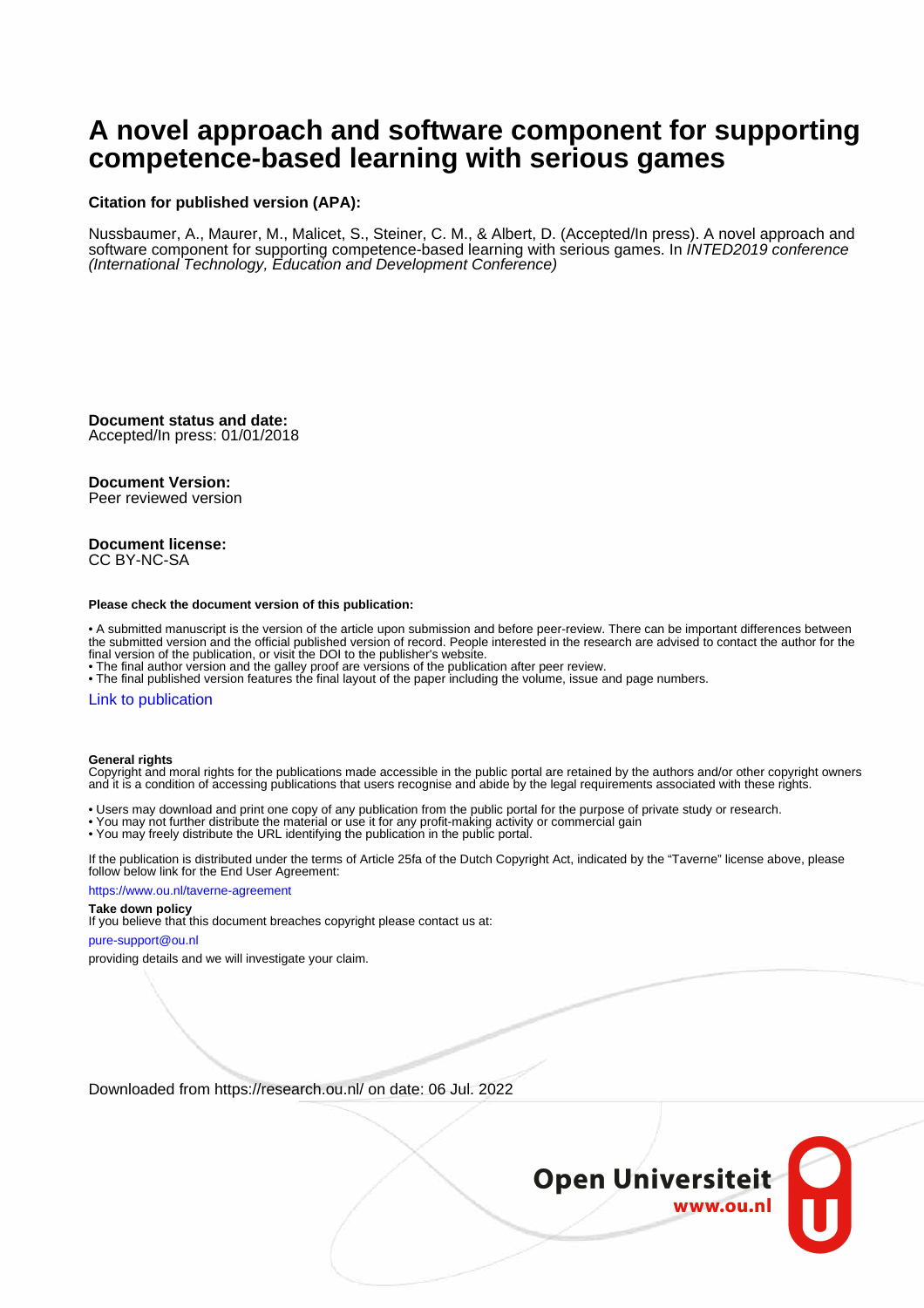## **A NOVEL APPROACH AND SOFTWARE COMPONENT FOR SUPPORTING COMPETENCE-BASED LEARNING WITH SERIOUS GAMES**

## **A. Nussbaumer<sup>1</sup> , M. Maurer<sup>1</sup> , S. Malicet<sup>2</sup> , C.M. Steiner<sup>1</sup> , D. Albert<sup>1</sup>**

*<sup>1</sup>Graz University of Technology (AUSTRIA) <sup>2</sup>Kiupe (FRANCE)*

### **Abstract**

Digital educational games constitute a major opportunity for acquiring knowledge and competences in a different way than traditional classroom- and technology-based methods. This paper presents a novel approach for a game component that structures the game play in an adaptive way. This approach consists of a combination of three learning theories and techniques. First, Competencebased Knowledge Space Theory is used structure a knowledge domain into competences and game situations. Second, the Leitner system of flashcards is used to establish structured and timed repetition of competences to be acquired. Third, the Ebbinghaus forgetting curve is taken into account to model forgetting learned competences. This approach has been implemented as a game component in line with the games component architecture of the RAGE project. The design and development of this component followed the requirements of the French games company Kiupe that includes it in its environment of games and mini-games.

Keywords: Serious game, game component, competence, flashcard, forgetting curve.

### **1 INTRODUCTION**

Digital games constitute a major opportunity for acquiring knowledge and competences in a different way than traditional classroom- and technology-based methods. Well-designed computer games provide key advantages for facilitating learning, such as enhancing motivation and stimulating a flow experience during the learning process [15]. In addition to typical game features, serious games also need a clear strategy on which and how knowledge and competences are conveyed [1].

This challenge is acknowledged and addressed by the RAGE (Realising an Applied Gaming Eco-System, http://rageproject.eu/) project and its modular approach [6]. In order to support the young emerging applied-game industry, the RAGE project developed (a) an interoperability framework for game components [13], (b) set of advanced game components matching the definition of this interoperability framework, and (c) an ecosystem where these game components are made available to the public [11].

In the course of previous work we have developed several software components that focus on the educational benefit of applied games [10]. First, the Player Profiling Component allows a pre-game adaption at the beginning of the game; this enables the game developer to tailor the game to a player's characteristics. Second, the Competence-Based Component controls the skill or competence development during gameplay; competence assessment and game path adaptation based on this assessment are the key features of this component. Third, the Cognitive Intervention Component provides learning support based on the in-game activities of the player; this leads to interventions targeting the reflection process based on psycho-pedagogical considerations. Finally, the Motivationbased Component handles the player's motivation by assessing and modifying it throughout the game. Those four software components represent a modular approach for multi-dimensional learning support in digital educational games.

This paper describes a novel approach for dealing with knowledge and competences in serious games. The novel approach to support competence-based learning in serious games is based on a combination of three existing learning theories and techniques. The first of them is Competence-based Knowledge Space Theory (CbKST), which is a set-theoretic psychological-mathematical framework for structuring knowledge domains and representing competences of learners. It is used to personalise assessment and learning paths in adaptive learning systems. The second theory incorporated in our approach is the forgetting curve researched by Hermann Ebbinghaus. This curve describes how information in human is lost over time. The third pillar of our approach is a learning technique of using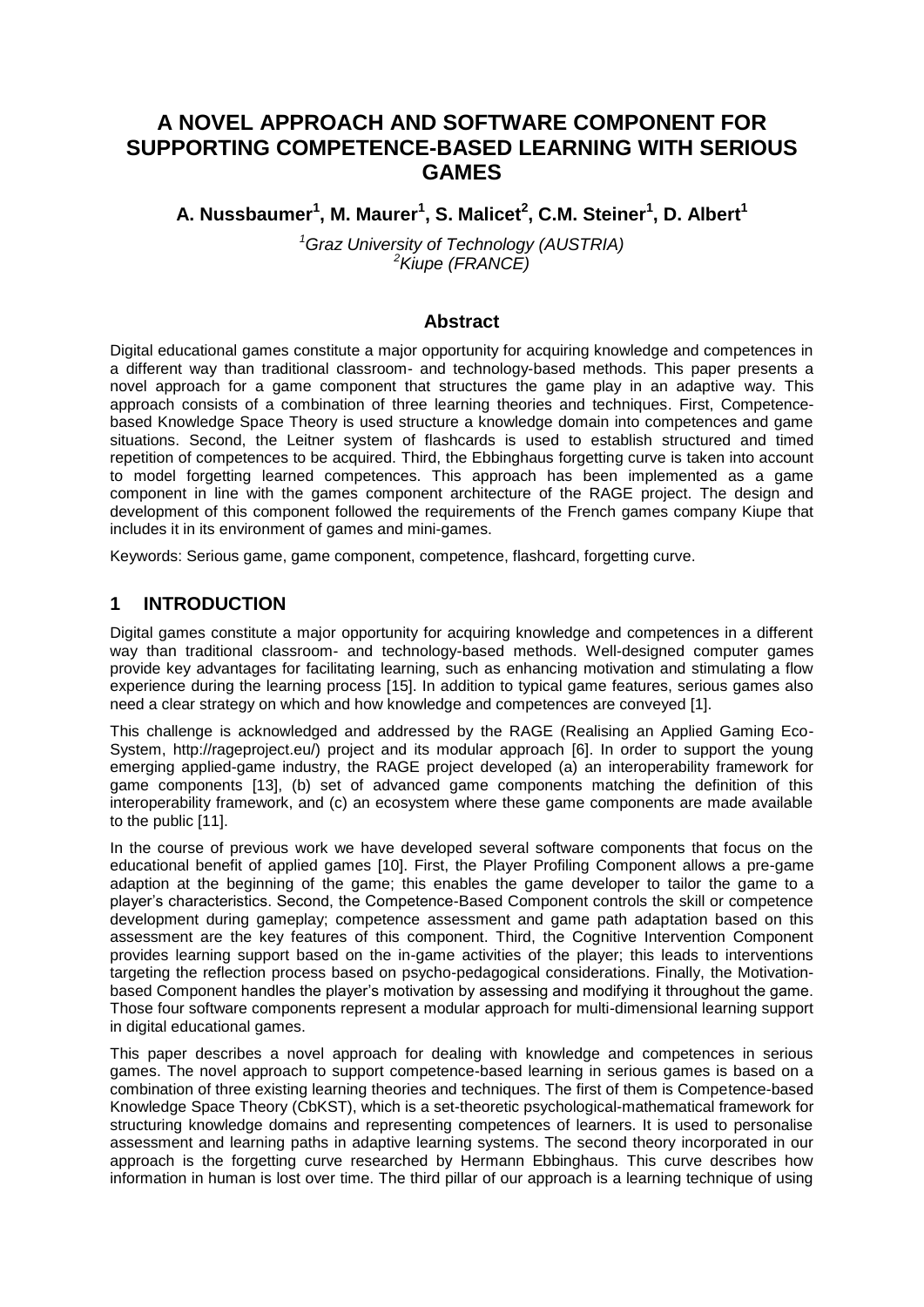flashcards developed by Sebastian Leitner (Leitner system). The key idea is that flashcards containing chunks of information are grouped and assigned with a level according to how well a learner knows the respective information. Different repetition intervals are defined for the different groups depending on the assigned level.

The remainder of this paper is structured as follows. The next section presents related work in the field of serious games and competence-based learning. Section 3 describes the concept of the novel competence-based approach in detail. Section 4 describes how this approach is implemented and applied. Finally, conclusions are drawn and further work is outlined.

## **2 RELATED WORK**

## 2.1 **Competence-based Learning and Personalisation**

Adapting learning to suit the learner's characteristics, knowledge, and competence has a big influence on the learning performance [7]. The importance of the adaptation to the learner's characteristics (also called personalisation) has been shown in several studies (e.g.[12]).

Knowledge Space Theory (KST) and its competence‐based extensions Competence-based Knowledge Space Theory (CbKST) are prominent examples of adaptation strategies grounded on a theoretical framework [5]. KST constitutes a psychological mathematical framework for both structuring knowledge domains and representing the knowledge of learners [2]. Due to dependencies between problems, prerequisite relations can be established. The knowledge state of a learner is identified with the subset of all problems this learner is capable of solving. By associating assessment problems with learning objects, a structure on learning objects can be established, which constitutes the basis for meaningful learning paths adapted to the learner's knowledge state.

Competence‐based Knowledge Space Theory (CbKST) incorporates psychological assumptions on underlying skills and competences required for solving specific problems [4]. In this approach, competences are assigned to both learning objects (taught competences) and assessment items (tested competences). Similar to the knowledge state, a competence state can be defined consisting of a set of skills that the learner has available. Furthermore, there may also be relationships between competences modelled in a prerequisite relation structure. CbKST provides adaptive assessment algorithms for efficiently determining the learner's current knowledge and competence state, which builds the basis for personalization purposes. Based on this learner information, personalized learning paths can be created. Goal setting can be done by defining skills to be achieved (competence goal) or problems to be capable of solving. The competence gap to be closed during learning is represented by the skills that are part of the goal, but not part of the competence state of a learner.

## 2.2 **Game-based Learning**

Digital games are an important topic in the research field of smart educational technologies. Gamebased learning has become a major field of psycho-pedagogical research and very likely digital educational games will play an important and accepted role in the future educational landscape [1].

Adaptation and personalisation is also a relevant and successful aspect in digital educational games [9]. Especially in the genre of digital educational games, a psycho-pedagogically sound personalization is a key factor since the learning performance heavily depends on fragile and highly individual constructs like motivation, immersion, and flow experience. An example of a digital educational game that takes care of these individual constructs is found in the 80Days project [8]. The basis of the 80Days project is an intelligent technology that allows an adaptation to individual learners, their prior knowledge, abilities, and preferences. Thus it allows for a dynamic balance between challenge and ability. Such intelligent technology employs Competence-based Knowledge Space Theory for adaptive assessment and personalised learning paths.

## **3 NOVEL APPROACH**

In the last section key aspects have been described how personalisation can be achieved in digital educational games. Competence-based Knowledge Space Theory was employed in the past to adapt the game play to the player's knowledge. In this way an optimal sequence of game situations could be dynamically created, which balanced the player's current knowledge and challenges.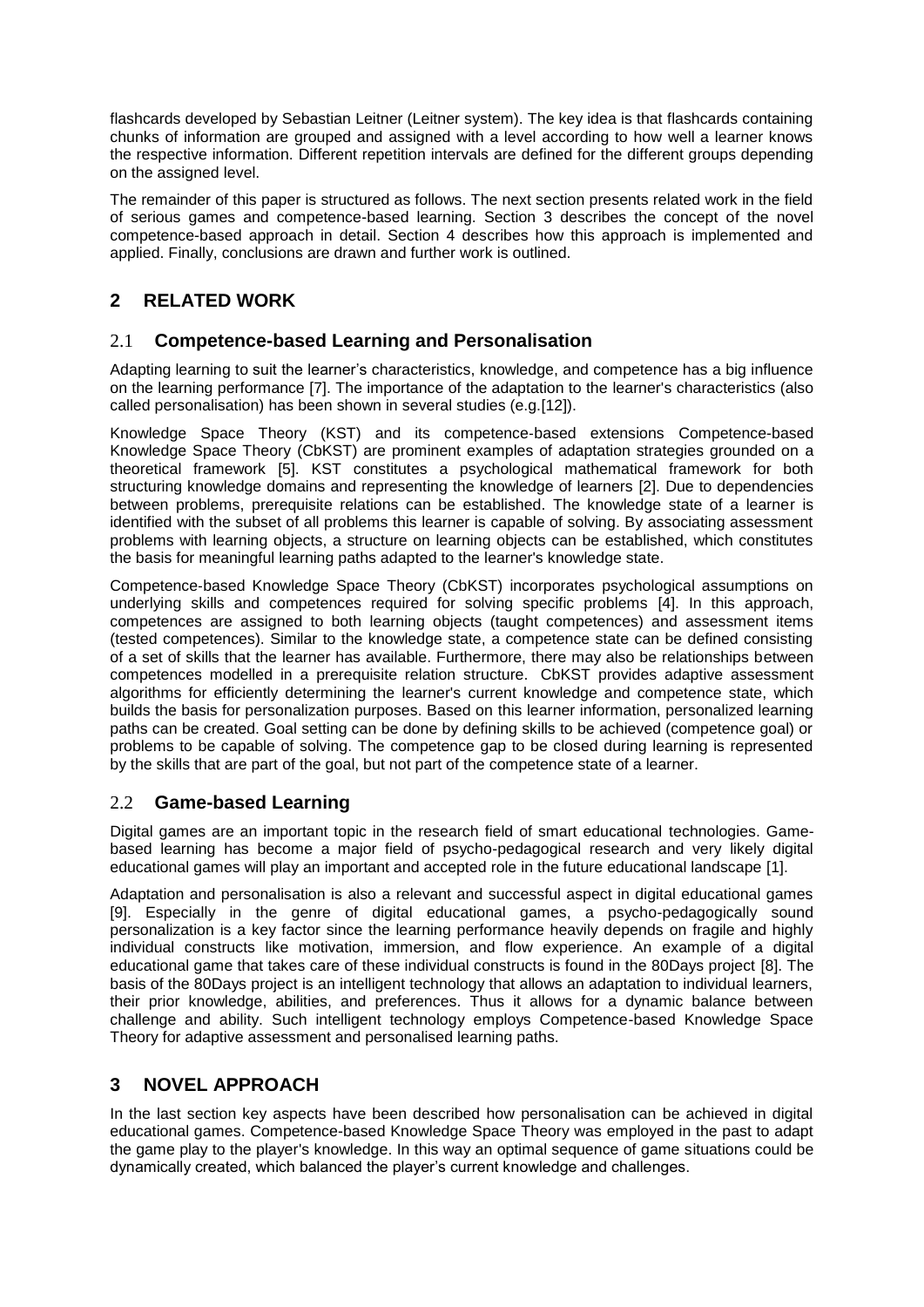However, there are important aspects missing in this type of personalisation, which led to the development of a new approach for personalising the game play. These aspects that are described in this section in detail are:

- Forgetting should be taken into account.
- Learning should happen in repetition.
- Difficulty levels of game situations should be taken into account.
- Weights for competence assignments should be taken into account.

### 3.1 **Domain Model**

A core part of any personalisation technique is the domain model that covers the topics and material to learn. In our case the key elements are competences and game situations. Competences are those abilities that should be acquired by the players. Game situations are conditions of the digital games where players interact with games in order to acquire certain competences. The domain model defines which game situations a game can offer to players and which competences can be acquired with each game situation. In addition to past approaches, game situations and their relations to competences are enriched with additional information. First, a type is defined for each game situation. The type can be one of "learning", "assessment", and "learning and assessment". Second, a difficulty level can be defined for each game situation. The level is one of "easy", "medium", and "hard". Third, a weight can be defined for each assigned competence. The weight indicates to which extent the assigned competence is relevant in a game situation. Figure 1 gives an overview the described domain model structure.



*Figure 1. The diagram outlines the structure of the domain model for one game situation.*

## 3.2 **Forgetting Curve and Leitner System**

While traditional personalisation approaches only focus on learning and acquiring competences in a most effective sequence, they more or less ignore that once learned competences can be forgotten after some time. Forgetting of learned knowledge is reflected in cognitive psychology by the German psychologist Hermann Ebbinghaus. Ebbinghaus proposed a forgetting curve that shows how newly learned information is forgotten after some time. While this curve is rather steep for information that has been learned the first time (much information is forgotten quickly), it becomes less steep with each new learning repetition.

In order to establish a scheme for systematic learning repetition, Sebastian Leitner developed the socalled Leitner System in the 1970s. The Leiter system provides an effective way of systematic repetition information chunks by using flashcards that are organised in different piles. All flashcards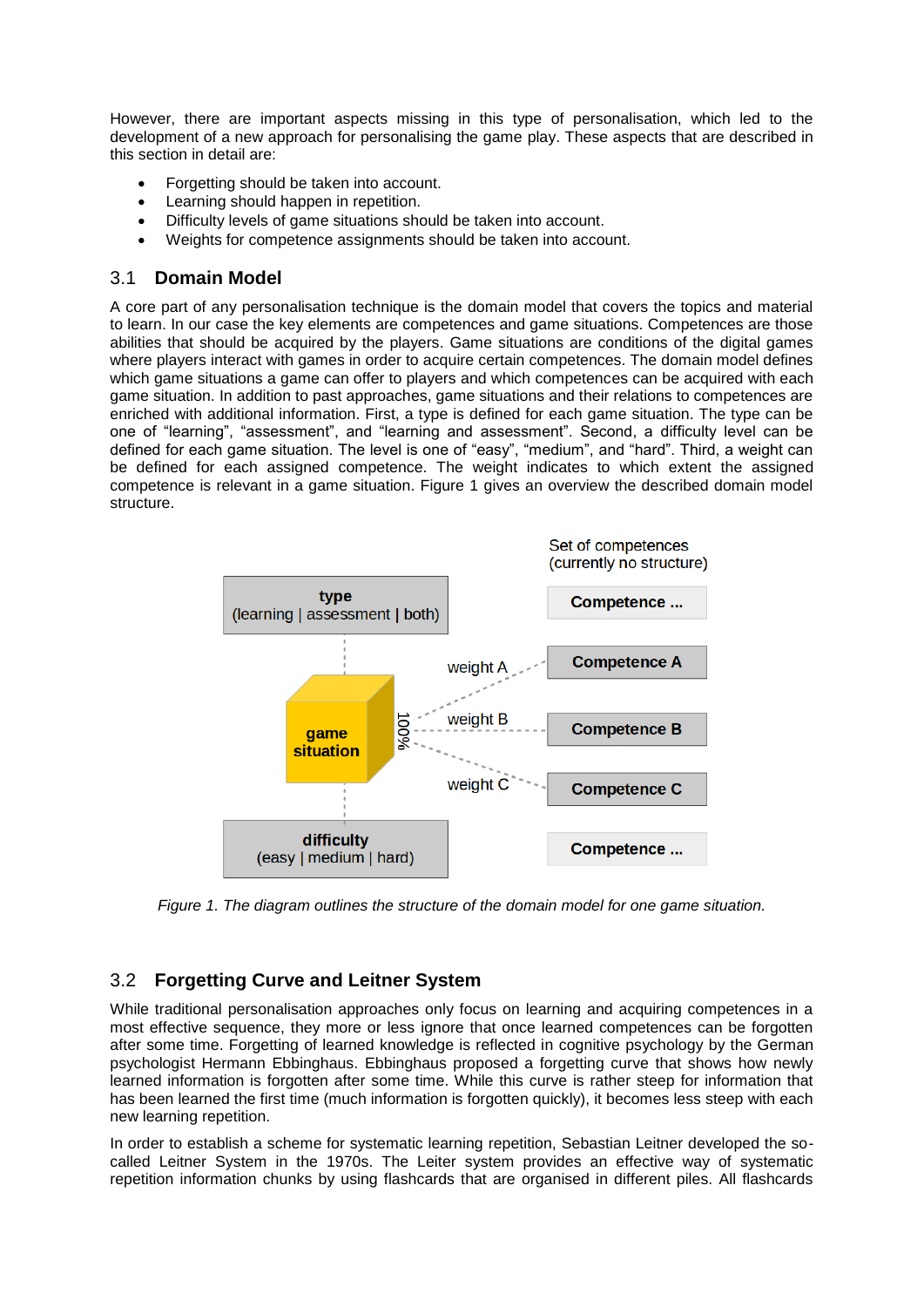start from the first pile. If the information of a flashcard is remembered correctly, then this flashcard is moved to the next pile, otherwise it is put back on the same pile. The flashcards of the first pile are repeated more often than the ones on a higher pile. This idea has often been used in the context of vocabulary learning. An example to employ the Leitner system for online vocabulary learning is described in [3]. The Leitner system is outlined in Figure 2.



*Figure 2. The diagram outlines the Leitner system with four different levels (piles).*

## 3.3 **User Model and Competence State**

The user model (see Figure 3) in a personalisation strategy defines the current state of a player in terms of knowledge and competence (competence state). While in past CbKST applications the user model refers to the availability or probability values for the availability of competences, the user model in our approach refers to the level of the Leitner system. The base idea is that for each competence in the domain model levels are defined that refer to the piles of the Leitner system. This allows to deal with competences in a similar way as flashcards are used. Competences on a lower level are repeated more often than those on a higher level. If a competence is assessed positively, then it is moved up one level.



*Figure 3. This diagram outlines the user model for two competences with learning and assessment values and changes after player interactions.*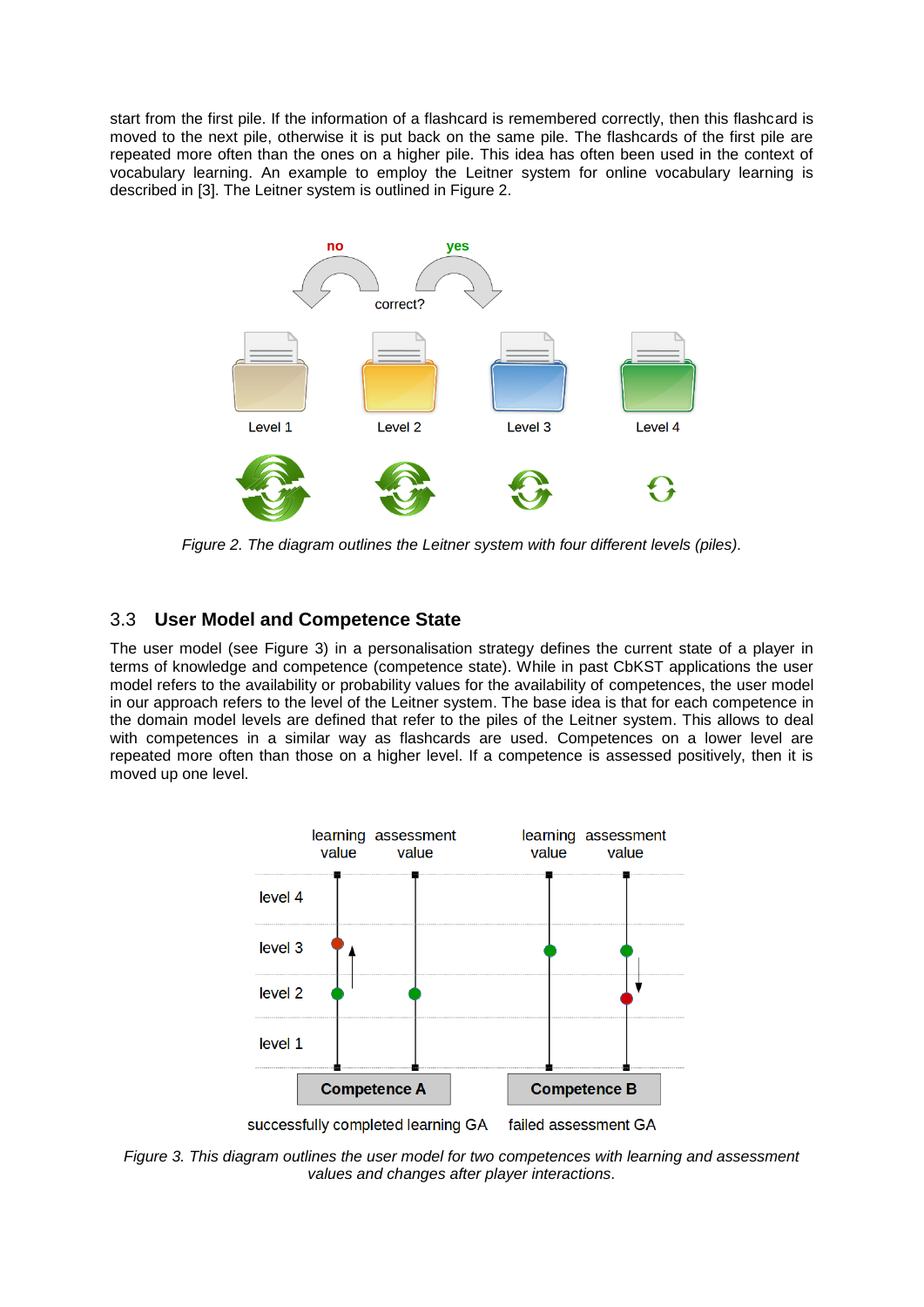Since game situations can be designed for learning only, for assessment only, or for learning and assessment, the user model includes two values for each competence: a learning value and an assessment value. If a game situation just teaches a competence without assessment, than the learning value is increased. If a game situation assesses a competence, than the assessment value is increased (if the assessment was successful). In addition to change the competence levels based on player interactions, the levels are also automatically decreased after a defined amount of time. Such automatic decrease reflects the forgetting. Figure 3 depicts competence levels in relation to player interactions.

## 3.4 **Updating Rule and Recommendation Strategy**

The adaptation strategy is a core element of adaptive systems. This strategy is realised through updating rules and recommendation. An updating rule refers to the change of the competence levels each time a player learns a competence or undergoes an assessment (as described in Section 3.3). If a game situation teaches competences, then the learning value is updated (increased). If a game situation assesses competences, then the assessment value is updated (increased or decreased). The calculation of the updating rule also includes the weight of the relation and the difficulty level of the game situation (see Section 3.1). Obviously the updating rule does not set discrete levels for each competence, but sets float numbers between zero and one. Leitner system levels are ranges in an interval between zero and one. Depending on the concrete value, learning and assessment values can be related to the Leitner system level.

The recommendation strategy is a three-step process. First, a decision has to be made, if an assessment is needed. This is done by checking all learning and assessment values. If there is a competence with an assessment value lower than its learning value, then this competence should be assessed. Second, if no assessment is needed, then competences are selected that should be learned next. This is done based on their Leitner system levels and inactive times. In principle, competences should rather be selected if their level is low and if their last learning time is far away. In the third step a game situation is chosen for the selected competence based on the relations defined in the domain model.

### 3.5 **Visual Feedback**

The domain model, the user model, the updating rule, and the recommendation strategies are are kept inside the software component and hidden from the player. The game can make use of this information and functionality to adapt the game play for the sake of educational purposes. It is well known that feedback and insight in the educational technology supports and stimulates the learning process and motivation. Therefore, the component opens up the information on the learning and assessment levels for each competence. A schematic visualisation is depicted in Figure 4. However, it would be the task of a game how to visualise this information for the player.



*Figure 4. This diagram provides a schematic outline how the current competences state can be visualised by a game.*

### **4 APPLICATION**

The last section explained the basic concept of the novel approach of the competence component. This component is not an application of its own but a component that can be integrated by a game. It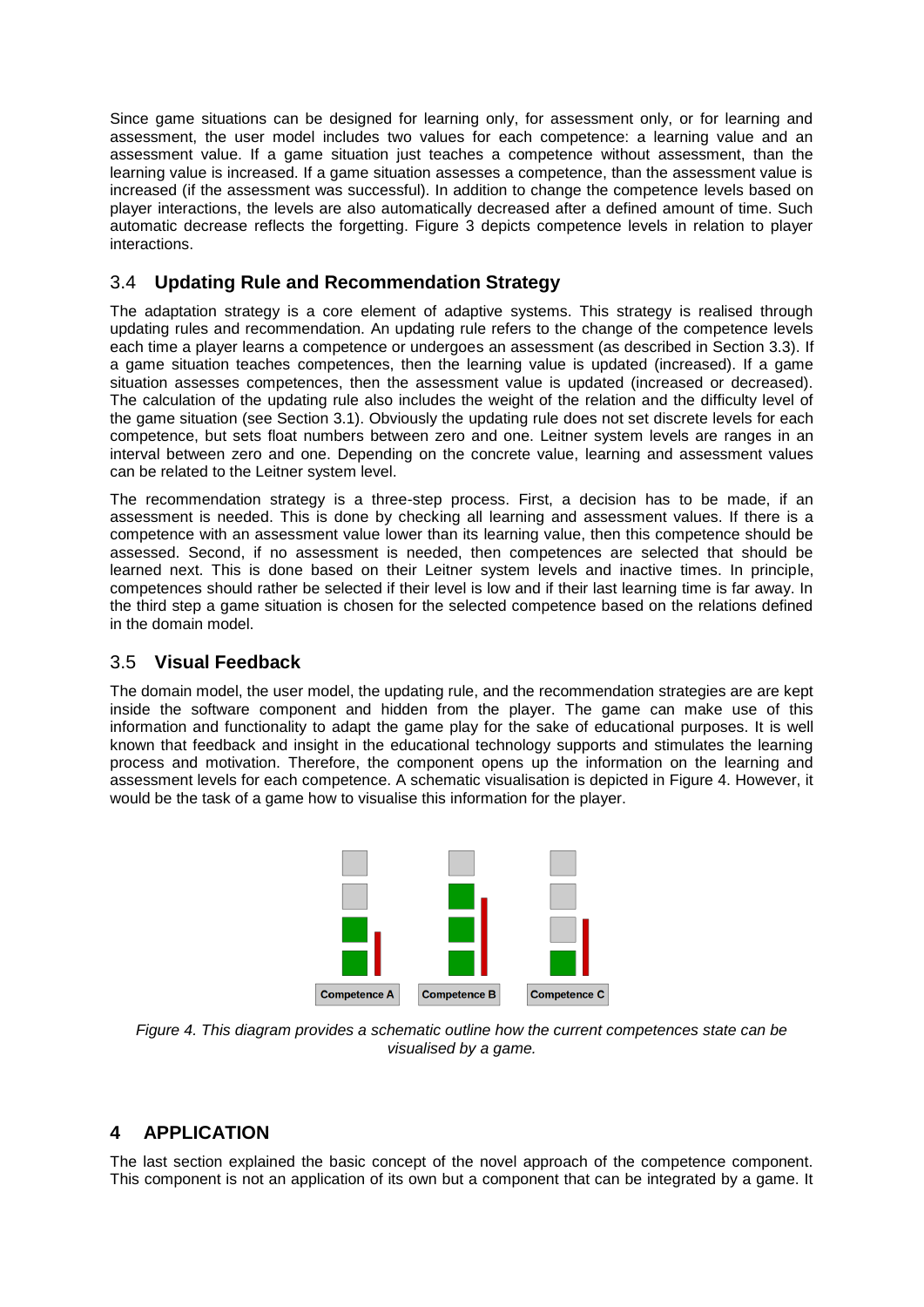is implemented according to the guidelines of the RAGE component framework [13][14]. This allows a standardised way of communication and data storage. The component has been developed in C# in a Unity environment in the same way as the predecessor component [10].

Including the component in a game is rather simple and relies on an API with a few methods for the core functionality. The most important methods or methods group are:

- setting the domain model: A set of methods are available to set the domain model as a whole or to add and relate game situations and competences individually
- initialise the component. This method is used to initialise the component in the context of the RAGE component architecture and to provide initial configuration and parameters.
- update game situation: This methods is used to send information if a game situation has been completed including the result if the completion was successful or not. This is the core method to tell the component about the player's achievement in the game.
- get game situation recommendation: This method returns a set of recommended game situations according to the current competence state (learning and assessment values of the competences). This is the core method to adapt the game play to the player's current competence state and game history.
- reset competence state: This method clears all values and resets the internal state. It can be used to reset the game play.
- get competence values: This method returns all learning and assessment values of the competences. It can be used for providing a visual overview of the current competence state.

The design and development of this novel approach has been stimulated and guided by the French games company Kiupe (http://kiupe.com/en/). Kiupe formulated requirements for a real life project designed for pupils. The requirements included the need for personalisation of the learning content delivery. Since every child is different in terms of pre-knowledge, learning speed, and interest, an individual adaptation to children is needed, in order to ensure learning success.

Kiupe has structured their games and mini-games in relation to the game situations they offer to the player. These game situations and related competences to be learned are defined in the domain model. This approach provides the flexibility to add or remove game situations in terms of the educational perspectives, but also according to a story telling point of view. So depending of what has been played before, game situations can be added or removed to ensure that the game story stays logical.

## **5 CONCLUSION AND OUTLOOK**

This paper presents a novel approach for a game component that allows to personalise the game play based on traditional competence approaches, but also includes new concepts such as the Leitner system and the Ebbinghaus forgetting curve. This game component has been motivated and included in a prototypical application of the games company Kiupe.

Future work will focus on simulating, testing, and evaluating the developed game component. In order to validate the methodological soundness and the educational benefit for players, a simulation and evaluation will be conducted in the future. The simulation will automatically and systematically test a series of different domain models regarding the output of meaningful recommendations of game situations. The educational benefit will be evaluated with real life examples and real players in natural settings. Therefore, concrete tasks and learning goals will be defined and based on an evaluation plan the educational value will be assessed.

## **ACKNOWLEDGEMENTS**

This work has been partially funded by the EC H2020 project RAGE (Realising and Applied Gaming Eco-System); http://www.rageproject.eu/; Grant agreement No 644187. This document reflects only the views of the authors and the European Commission is not responsible for any use that may be made of the information it contains.